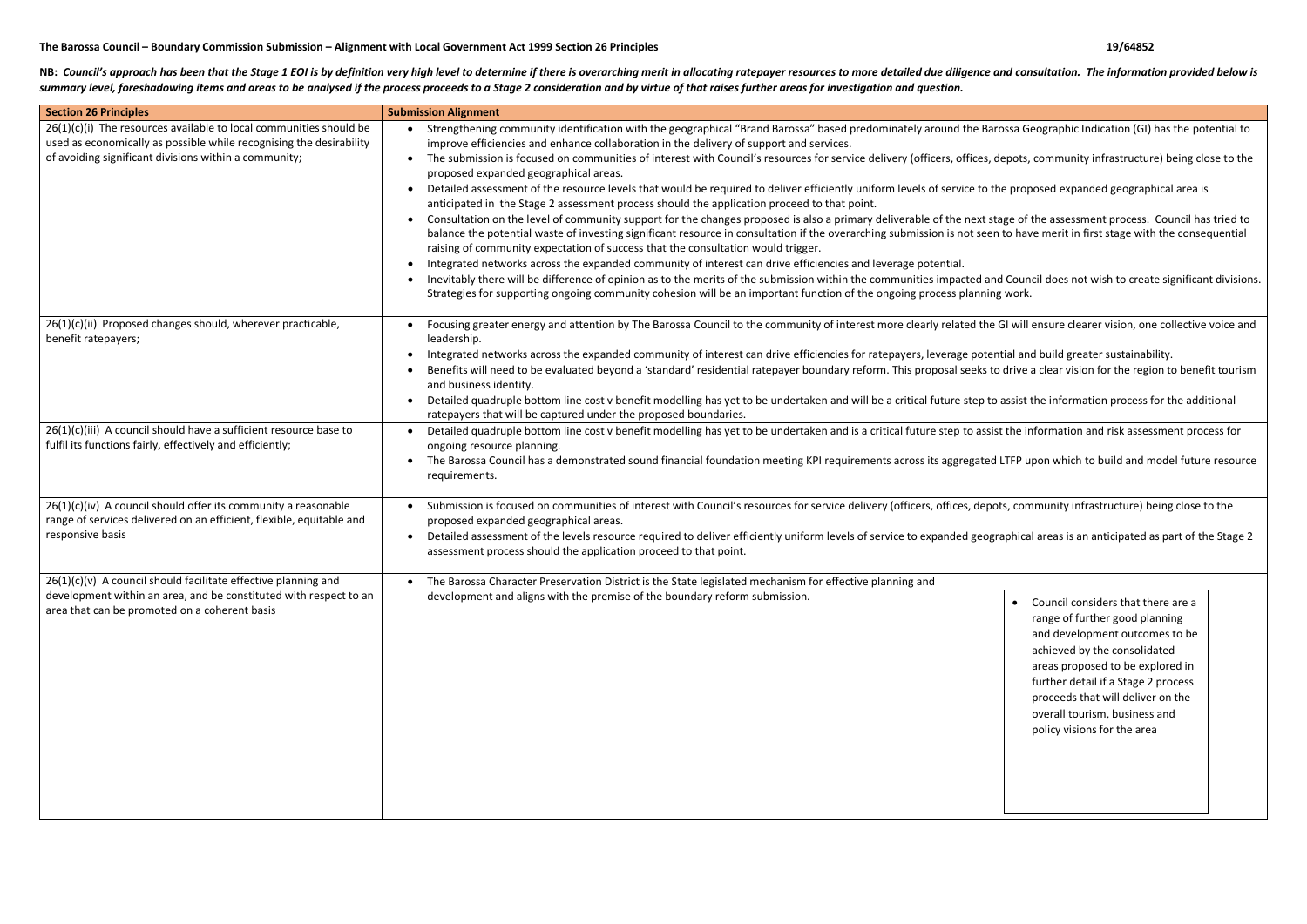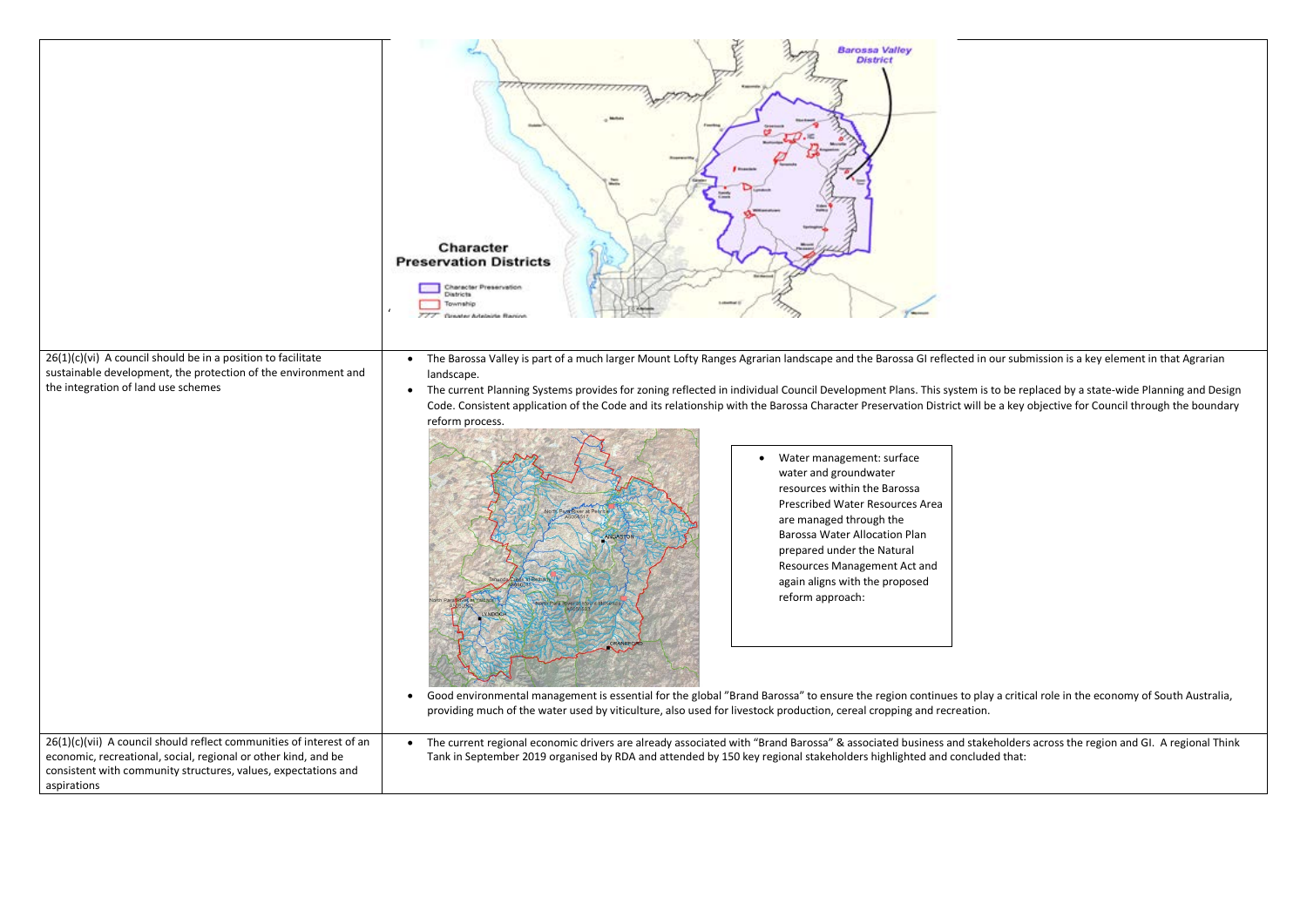|                                                                                                                                                                                                                                                                       | Pathway to Success                                                                                                                                                                                                                                                                                                                                                                                                                                                                                                                                                                                                                                                                                                                                                                                                                                                                                                                                               |                                                                                |                                                          |                                                    |                                                                                                                                                                                                                                                                                                                                                                                                                                                                                                                                                 |
|-----------------------------------------------------------------------------------------------------------------------------------------------------------------------------------------------------------------------------------------------------------------------|------------------------------------------------------------------------------------------------------------------------------------------------------------------------------------------------------------------------------------------------------------------------------------------------------------------------------------------------------------------------------------------------------------------------------------------------------------------------------------------------------------------------------------------------------------------------------------------------------------------------------------------------------------------------------------------------------------------------------------------------------------------------------------------------------------------------------------------------------------------------------------------------------------------------------------------------------------------|--------------------------------------------------------------------------------|----------------------------------------------------------|----------------------------------------------------|-------------------------------------------------------------------------------------------------------------------------------------------------------------------------------------------------------------------------------------------------------------------------------------------------------------------------------------------------------------------------------------------------------------------------------------------------------------------------------------------------------------------------------------------------|
|                                                                                                                                                                                                                                                                       | One brand / voice / formation<br>٠<br>An integrated network across all sectors<br>Global benchmark for collaborative success<br>Protect, enhance and grow Brand Barossa                                                                                                                                                                                                                                                                                                                                                                                                                                                                                                                                                                                                                                                                                                                                                                                          |                                                                                |                                                          |                                                    |                                                                                                                                                                                                                                                                                                                                                                                                                                                                                                                                                 |
|                                                                                                                                                                                                                                                                       | The 'vehicle' to take us there                                                                                                                                                                                                                                                                                                                                                                                                                                                                                                                                                                                                                                                                                                                                                                                                                                                                                                                                   |                                                                                |                                                          |                                                    |                                                                                                                                                                                                                                                                                                                                                                                                                                                                                                                                                 |
|                                                                                                                                                                                                                                                                       | One diverse and balanced 'formation' that acts and thinks like a business<br>Formation considers all pillars of our region<br>Driven to build a more sustainable Barossa                                                                                                                                                                                                                                                                                                                                                                                                                                                                                                                                                                                                                                                                                                                                                                                         |                                                                                |                                                          |                                                    |                                                                                                                                                                                                                                                                                                                                                                                                                                                                                                                                                 |
|                                                                                                                                                                                                                                                                       | $\bullet$                                                                                                                                                                                                                                                                                                                                                                                                                                                                                                                                                                                                                                                                                                                                                                                                                                                                                                                                                        | North East County Cricket Assoc; Barossa, Gawler & Light Football Association) |                                                          |                                                    | Use of the word and identification with the name "Barossa" in the areas identified for boundary realignment is already the curre<br>businesses, clubs, residents, ratepayers, marketing collateral and product placement (e.g. the Seppeltsfield winery brands its pro<br>Cultural identification with the Barossa already exists amongst the identified townships and is embedded in the identified areas.<br>Sporting teams such as cricket and AFL already participate in the same associations and travel to and from each other's township |
| 26(1)(c)(viii) A council area should incorporate or promote an<br>accessible centre (or centres) for local administration and services                                                                                                                                | The Nuriootpa Council Office (Principal Office & main library) and all the constituent administration and services it provides is re<br>and in all cases closer both in distance and travel time than the offices of their existing Council as demonstrated below:                                                                                                                                                                                                                                                                                                                                                                                                                                                                                                                                                                                                                                                                                               |                                                                                |                                                          |                                                    |                                                                                                                                                                                                                                                                                                                                                                                                                                                                                                                                                 |
|                                                                                                                                                                                                                                                                       | EOI Township                                                                                                                                                                                                                                                                                                                                                                                                                                                                                                                                                                                                                                                                                                                                                                                                                                                                                                                                                     | Distance to Mid<br>Murray Council office<br>Mannum                             | Distance to Mid<br>Murray Council office<br>Mannum       | Distance to Barossa<br>Council office<br>Nuriootpa |                                                                                                                                                                                                                                                                                                                                                                                                                                                                                                                                                 |
|                                                                                                                                                                                                                                                                       | Keyneton                                                                                                                                                                                                                                                                                                                                                                                                                                                                                                                                                                                                                                                                                                                                                                                                                                                                                                                                                         | 58.6km / 46 mins                                                               | 31.3km / 29mins                                          | 24.1km / 24 mins                                   |                                                                                                                                                                                                                                                                                                                                                                                                                                                                                                                                                 |
|                                                                                                                                                                                                                                                                       | Truro                                                                                                                                                                                                                                                                                                                                                                                                                                                                                                                                                                                                                                                                                                                                                                                                                                                                                                                                                            | 86.2km / 53mins                                                                | 58.9km / 41mins                                          | 16.4km / 12 mins                                   |                                                                                                                                                                                                                                                                                                                                                                                                                                                                                                                                                 |
|                                                                                                                                                                                                                                                                       | EOI Township                                                                                                                                                                                                                                                                                                                                                                                                                                                                                                                                                                                                                                                                                                                                                                                                                                                                                                                                                     | Distance to Light<br>Regional Council<br>Office<br>Kapunda                     | Distance to Light<br>Regional Council office<br>Freeling | Distance to Barossa<br>Council office<br>Nuriootpa |                                                                                                                                                                                                                                                                                                                                                                                                                                                                                                                                                 |
|                                                                                                                                                                                                                                                                       | Seppeltsfield                                                                                                                                                                                                                                                                                                                                                                                                                                                                                                                                                                                                                                                                                                                                                                                                                                                                                                                                                    | 20.2 km / 20mins                                                               | 15.3km / 15mins                                          | 11.7km / 11mins                                    |                                                                                                                                                                                                                                                                                                                                                                                                                                                                                                                                                 |
|                                                                                                                                                                                                                                                                       | Greenock                                                                                                                                                                                                                                                                                                                                                                                                                                                                                                                                                                                                                                                                                                                                                                                                                                                                                                                                                         | 14.9km / 13mins                                                                | $13.2km / 12min$ s                                       | $6.7$ km / 7 mins                                  |                                                                                                                                                                                                                                                                                                                                                                                                                                                                                                                                                 |
|                                                                                                                                                                                                                                                                       | Council has five administrative branch offices and two depots and is extremely well placed to provide accessible administrative or<br>Nuriootpa, Lyndoch, Angaston, Tanunda, Nuriootpa, Williamstown and Mount Pleasant.<br>There is existing established custom and practice for residents living in the identified areas of expansion routinely to travel to Ba<br>$\bullet$<br>Council Offices to access school, shopping, health, recreational services and facilities, for example:<br>12.3% of members of the Council's Aquatic and Fitness Centre (the Rex) are from Light Regional Council.<br>$\circ$<br>There are 52 Tourism Operators from the identified other Council locations that have formal participation agreements v<br>to access our booking services for accommodation, Tours, events and listings.<br>Library services data indicates that 4.86% of our current Council library members come from the other Council identified<br>$\circ$ |                                                                                |                                                          |                                                    |                                                                                                                                                                                                                                                                                                                                                                                                                                                                                                                                                 |
| $26(1)(c)(ix)$ The importance within the scheme of local<br>government to ensure that local communities within large council<br>areas can participate effectively in decisions about local matters                                                                    | The Barossa Council has a strong tradition and demonstrated track record of community consultation and engagement to inforn<br>replicated within the proposed areas of boundary realignment.                                                                                                                                                                                                                                                                                                                                                                                                                                                                                                                                                                                                                                                                                                                                                                     |                                                                                |                                                          |                                                    |                                                                                                                                                                                                                                                                                                                                                                                                                                                                                                                                                 |
| $26(1)(c)(x)$ Residents should receive adequate and fair<br>representation within the local government system, while over-<br>representation in comparison with councils of a similar size and<br>type should be avoided (at least in the longer term)                | Council representation was last reviewed in 2016 in line with the approved timetable and is structured on an area councillor me<br>Government as an outcome of that statutory review.<br>Identification of Representation impacts in the new areas, should they exist, would be a consideration of the risk assessment pro<br>process and form recommendations for future representation review processes when they fall due.                                                                                                                                                                                                                                                                                                                                                                                                                                                                                                                                    |                                                                                |                                                          |                                                    |                                                                                                                                                                                                                                                                                                                                                                                                                                                                                                                                                 |
| $26(1)(c)(xi)$ A scheme that provides for the performance of<br>functions and delivery of services in relation to 2 or more councils<br>(for example, a scheme for regional governance) may improve<br>councils' capacity to deliver services on a regional basis and |                                                                                                                                                                                                                                                                                                                                                                                                                                                                                                                                                                                                                                                                                                                                                                                                                                                                                                                                                                  |                                                                                |                                                          |                                                    | There has been a tradition of partnership, collaboration and some shared services schemes across the various identified areas o<br>service areas including but not limited to: procurement, HR services, Organisational Management and Development Services, cu<br>community transport services, general inspection services, community waste water management services, recreational infrastru                                                                                                                                                 |

eady the current and common custom and practice of brands its products as "Seppeltsfield Barossa").

her's townships to compete across the seasons. (ie:

provides is readily accessible to the subject townships

dministrative centres to potential expanded areas –

to travel to Barossa Council towns with existing Barossa

agreements with our Barossa Visitor Centre in Tanunda

ancil identified towns.

ment to inform decision making that would be

councillor methodology as approved by the State

issessment process supporting the Stage 2 phase of this

tified areas of expansion in relation to multiple Council nt Services, customer service cover, visitor services, ional infrastructure services.